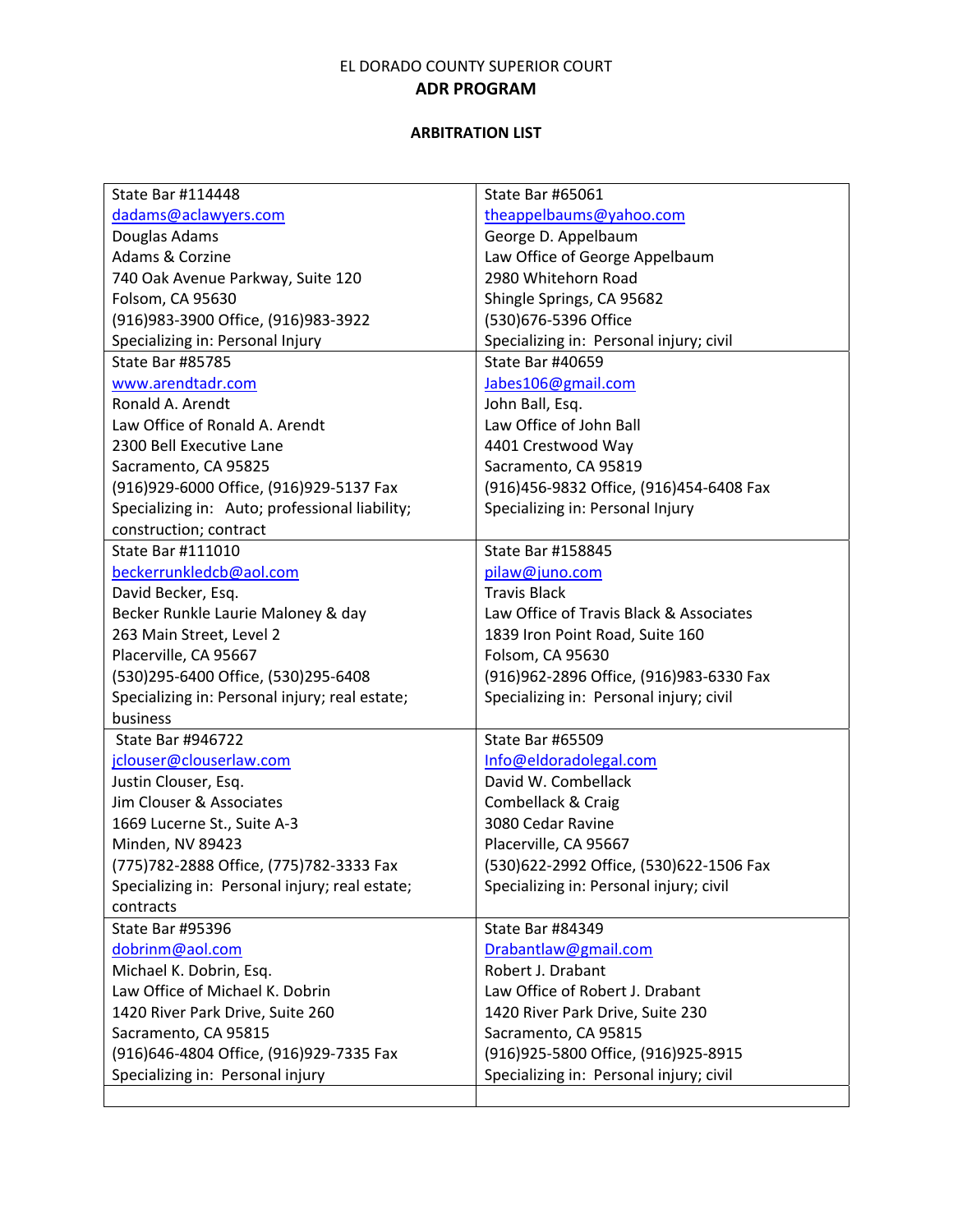| <b>State Bar #40774</b>                               | State Bar #114486                                    |
|-------------------------------------------------------|------------------------------------------------------|
| jerry@gurneelaw.com                                   | gdyer@jonesdyer.com                                  |
| Jerry M. Duncan, Esq.                                 | Gregory Dyer, Esq.                                   |
| Gurnee & Daniels, LLP                                 | Jones & Dyer                                         |
| 2240 Douglas Blvd., Suite 150                         | 1800 J Street                                        |
| Roseville, CA 95661                                   | Sacramento, CA 95811                                 |
| (916)797-3100 Office, (916)797-3131 Fax               | (916) 552-5959 Office, (916) 42-5959 Office          |
| Specializing in: Personal injury; medical             | Specializing in: Personal injury; real estate;       |
| malpractice; construction; employment                 | commercial                                           |
| State Bar #61124                                      | State Bar #166560                                    |
| No email                                              | Luke.foster@farmersinsurance.com                     |
| William J. Fisher                                     | Luke A. Foster, Esq.                                 |
| Law Offices of William J. Fisher                      | <b>Farmers Insurance</b>                             |
| 991 Governor Drive, Suite 103                         | 3100 Zinfandel Drive, Suite 350                      |
| El Dorado Hills, CA 95762                             | Rancho Cordova, CA 95670                             |
| (916) 933-6605 Office, (916) 933-6603 Fax             | (916)503-2777 Office, (503-2778 Fax                  |
| Specializing in: Real estate; construction;           | Specializing in: Personal injury                     |
| development; general brokerage                        |                                                      |
| State Bar #164639                                     | State Bar #39644                                     |
| joel@jpfmediation.com                                 | Sgorman182@gmail.com                                 |
| Joel P. Franciosa, Esq.                               | Stephen Gorman, Esq.                                 |
| Law Office of Joel P. Franciosa                       | Law Office of Stephen Gorman                         |
| 1169 Trestle Glen Road                                | 400 Plover Court                                     |
| Oakland, CA 94610                                     | Lincoln, CA 95648                                    |
|                                                       |                                                      |
| (510)272-5103 Office, (916)645-5930 Fax               | (916)543-2100 Office, (916)434-6673 Fax              |
| Specializing in: Personal injury; malpractice;        | Specializing in: Personal injury                     |
| employment; construction; business and contract;      |                                                      |
| real estate development; petroleum exploration        |                                                      |
| State Bar #114500                                     | State Bar #129453                                    |
| rob@edclaw.com                                        | gguenard@gblegal.com                                 |
| Robert Greenfield, Esq.                               | Glenn Guenard, Esq.                                  |
| Greenfield Law                                        | Guenard & Bozarth                                    |
| 2390 Professional Drive                               | 8830 Elk Grove Blvd.                                 |
| Roseville, CA 95661                                   | Elk Grove, CA 95624                                  |
| (916) 939-1070 Office, (916) 939-1075 Fax             | (916)714-7672 Office, (916)714-9031 Fax              |
| Specializing in: Personal injury; employment;         | Specializing in: Personal injury, bad faith, medical |
| public entity                                         | malpractice                                          |
| State Bar #131194                                     | State Bar #76695                                     |
| Rthaneylaw@surewest.net                               | charris@naarb.org                                    |
| Robert T. Haney, Esq.                                 | Catherine Harris, Esq.                               |
| 6085 Douglas Blvd., Suite 400                         | <b>Arbitrator Mediator</b>                           |
| Granite Bay, CA 95746                                 | 5960 S Land Park, Suite 255                          |
| (916) 772-3300 Office, (916) 714-9031 Fax             | Sacramento, CA 95822-3313                            |
| Specializing in: Personal injury; civil construction; | (916)444-3317 Office, (916)443-4655 Fax              |
| business                                              | Specializing in: Personal injury; contact; real      |
|                                                       | estate; legal and med. mal.; labor; employment       |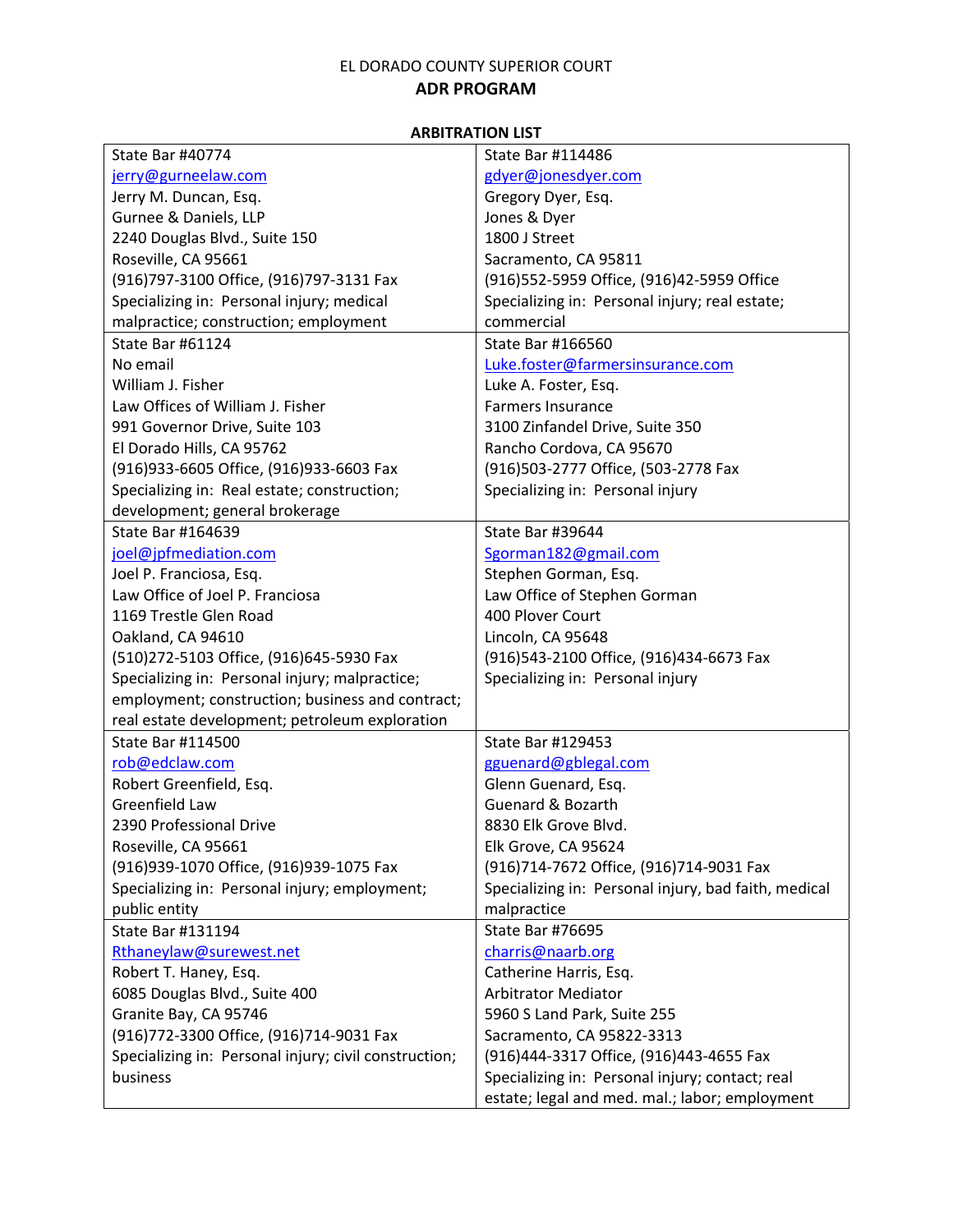| <b>State Bar #59486</b>                       | jimhildreth@realestatemediation.org                  |
|-----------------------------------------------|------------------------------------------------------|
| bob@rhrc-law.com                              | Jim Hildreth, Mediator                               |
| Robert M. Henderson, Esq.                     | 950 S. Washington Street                             |
| 591 Tahoe Keys Blvd.                          | Sonora, CA 95370                                     |
| South Lake Tahoe CA 96150                     | (209)536-1103 Office                                 |
| (530) 544-1785                                | Specializing in: Real estate                         |
| Specializing in: Personal injury; civil       |                                                      |
| State Bar #33222                              | State Bar #122069                                    |
| mjkeit@comcast.net                            | rlally@comcast.net                                   |
| Cyril Keitges, Jr., Esq.                      | Robert J. Lally, Esq.,                               |
| Law Offices of Cyril A. Keitges               | Law Office of Robert J. Lally                        |
| 4149 Main Street                              | P.O. Box 311                                         |
| Fair Oaks, CA 95628                           | Mokelumne Hill, CA 95242                             |
| (916)539-0088 Office                          | (209)257-4480 Office, (209)231-3677 Fax              |
| Specializing in: Personal injury              | Specializing in: Personal injury; civil              |
| State Bar #50988                              | State Bar #51021                                     |
| lehrfeldlawoffices@gmail.com                  | prlittle@sbcglobal.net                               |
| Richard E. Lehrfeld, Esq.                     | Patrick Little, Esq.                                 |
| Law Office of Richard E. Lehrfeld             | 130 Maple Street                                     |
| 3350 Watt Ave.                                | Auburn, CA 95603                                     |
| Sacramento, CA 95821                          | (530)885-8405 Office, (530)885-6725 Fax              |
| (916)482-5000 Office, (916)482-5002 Fax       | Specializing in: Personal Injury; professional       |
| Specializing in: Personal injury; malpractice | liability; products liability; insurance; property   |
|                                               | damage; construction; real estate; contracts         |
| State Bar #127952                             | <b>State Bar #71796</b>                              |
| Kent M. Luckey, Esq.                          | Brian Maloney, Esq.                                  |
| Law Offices of Gregory V. DeBernard           | Law Office of Brian Maloney                          |
| 2180 Harvard street, Suite 360                | 3062 Cedar Ravine Road                               |
| Sacramento, CA 95815                          | Placerville, CA 95667                                |
| (916) 925-2175 Office, (916) 925-3275 Fax     | (530)622-7769 Office, (530)626-2514 Fax              |
| Specializing in: Personal injury              | Specializing in: Personal injury; civil; real estate |
| <b>State Bar #36454</b>                       | <b>State Bar #117618</b>                             |
| Steve@masonthomas.com                         | mmguire@archernorris.com                             |
| Stephen Mason, Esq.                           | Michael McGuire, Esq.                                |
| Mason & Thomas                                | <b>Archer Norris</b>                                 |
| 2840 5TH Street                               | 301 University Avenue, Suite 110                     |
| Davis, CA 95618                               | Sacramento, CA 95825                                 |
| (530)757-0883 Office, (530)757-0895 Fax       | (916)646-2480 Office, (916)646-5696                  |
| Specializing in: Personal injury              | Specializing in: Personal injury; construction;      |
|                                               | employment; landlord/tenant                          |
|                                               |                                                      |
|                                               |                                                      |
|                                               |                                                      |
|                                               |                                                      |
|                                               |                                                      |
|                                               |                                                      |
|                                               |                                                      |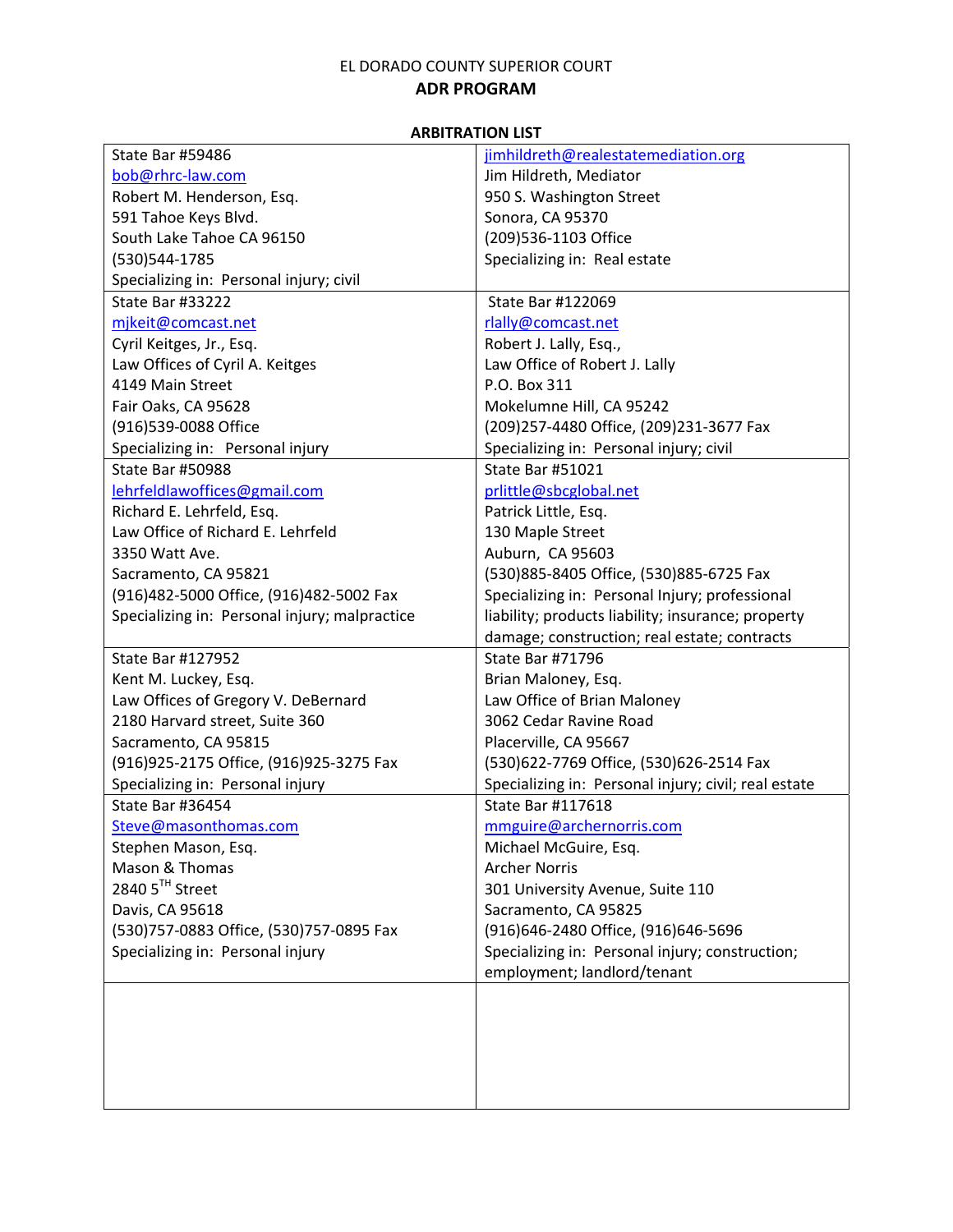| State Bar #127310                               | <b>State Bar #99451</b>                          |
|-------------------------------------------------|--------------------------------------------------|
| No email                                        | mmers@cddlaw.com                                 |
| Michael McKone, Esq.                            | Michael Myers, Esq.                              |
| Law Office of Michael McKone                    | Caulfield Davies, et al., LLP                    |
| 10877 White Rock Road, Suite 310                | P.O. Box 277010                                  |
| Rancho Cordova, CA 95670                        | Sacramento, CA 95827-7010                        |
| (916) 859-8775 Office                           | (916)817-2900 Office, (916)817-2644 Fax          |
| Specializing in: Personal injury                | Specializing in: Personal injury                 |
| State Bar #78887                                | State Bar #167530                                |
| john@johnolsonlaw.com                           | No email                                         |
| John R. Olson, Esq.                             | Candace M. Pagliero, Esq.                        |
| 3062 Cedar Ravine                               | Pagliero & Associates, APC                       |
| Placerville, CA 95667                           | 5701 Marconi Avenue                              |
| (530)622-6870 Office                            | Carmichael, CA 95608                             |
| Specializing in: Personal injury; real estate;  | (916)481-7100 Office, (916)481-7101 Fax          |
| business                                        | Specializing in: Personal injury                 |
| <b>State Bar #95898</b>                         | State Bar #80517                                 |
| jpagliero@paglierolaw.com                       | mylawyer@jps.net                                 |
| James R. Pagliero, Esq.                         | Freda D. Pechner, Esq.                           |
| Pagliero & Associates                           | P.O. Box 700                                     |
| 5701 Marconi Avenue                             | 4661 Marshall Road                               |
| Carmichael, CA 95608                            | Garden Valley, CA 95633                          |
| (916)481-7100 Office, (916)481-7101 Fax         | (530)333-1644 Office (530)333-1578               |
| Specializing in: Personal injury                | Specializing in: Personal injury; civil          |
| <b>State Bar #45751</b>                         | State Bar #51346                                 |
| No email                                        | joblaw@poidmorelaw.com                           |
| Michael Petersen, Esq.                          | Anthony J. Poidmore, Esq.                        |
| Law Office of Michael E. Petersen               | Professional Law Corporation                     |
| 2828 Easy Street, Suite 1                       | 1520 Eureka Road, Suite 101                      |
| Placerville, CA 95667                           | Roseville, CA 95661                              |
| (530)622-5670 Office                            | (916)787-1290 Office, (916)787-1293 Fax          |
| Specializing in: Personal injury; probate; real | Specializing in: Personal injury; employment;    |
| estate; business disputes                       | defamation; discrimination; harassment; wrongful |
|                                                 | termination                                      |
| <b>State Bar #48513</b>                         | State Bar #116937                                |
| rrambond@aol.com                                | larry@Iringlaw.com                               |
| Judge Raul A. Ramirez, Retired                  | Lawrence R. Ring, Esq.                           |
| 400 Capitol Mall, 11 <sup>th</sup> Floor        | Law Office of Lawrence R. Ring                   |
| Sacramento, CA 95814                            | 12150 Herdal Drive                               |
| (916)558-6185 Office, (916)553-4051 Fax         | Auburn, CA 95603                                 |
| Specializing in: Catastrophic personal injury;  | (530)885-7836 Office, (530)495-4161 Fax          |
| complex business; civil rights; employment      | Specializing in: Personal injury                 |
|                                                 |                                                  |
|                                                 |                                                  |
|                                                 |                                                  |
|                                                 |                                                  |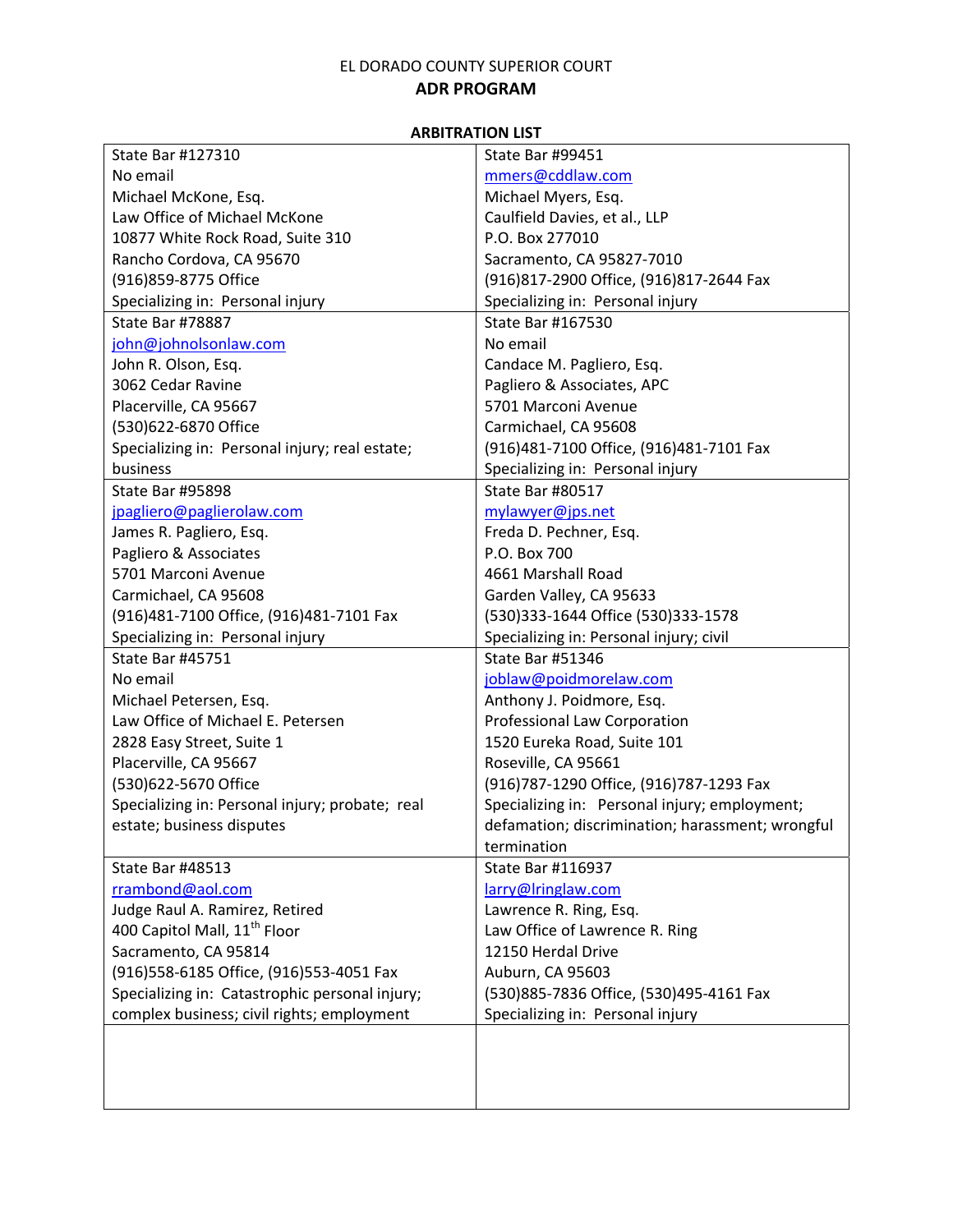| <b>State Bar #52133</b>                           | <b>State Bar #95921</b>                             |
|---------------------------------------------------|-----------------------------------------------------|
| fschwartz@raslb.,com                              | msmith1239@aol.com                                  |
| Fred A. Schwartz, Esq.                            | Maurice B. Smith, Esq.                              |
| Law Office of Fred A. Schwartz                    | Law Office                                          |
| 4040 Crondall Drive                               | 11231 Gold Express Drive, Suite 108                 |
| Sacramento, CA 95864                              | Gold River, CA 95670                                |
| (916)806-0051 Office, (916)972-7878 Fax           | $(916)851-1000$                                     |
| Specializing in: Civil                            | Specializing in: Civil                              |
| State Bar # 125534                                | State Bar #131192                                   |
| timsmith@calinjurylaw.com                         | No email                                            |
| Timothy M. Smith, Esq.                            | Domenic D. Spinelli, Esq                            |
| 8880 Cal Center Drive, Suite 400                  | Laplante Spinelli & Donald                          |
| Sacramento, CA 95826                              | 815 S Street, Second Floor                          |
| $(916)361-6040$                                   | Sacramento, CA 95811                                |
| Specializing in: Personal injury; business        | (916)448-7888 Office, (916)448-6888 Fax             |
|                                                   | Specializing in: Personal injury; tort; government; |
|                                                   | employment                                          |
| <b>State Bar #67717</b>                           | State Bar #143033                                   |
| kstone@hsmlaw.com                                 | ptaylor@hsmlaw.com                                  |
| Kenneth R. Stone, Esq.                            | Paul Taylor                                         |
| 2150 River Plaza, Suite 450                       | Hefner Stark & Marois                               |
| Sacramento, CA 95833                              | 2150 River Park Drive, Suite 450                    |
| $(916)925 - 6620$                                 | Sacramento, CA 95833                                |
| Specializing in: Civil                            | (916) 925-6620 Office, (916) 925-1127 Fax           |
|                                                   | Specializing in: Civil                              |
| State Bar #54680                                  | State Bar #64664                                    |
| dhtennant@pacbell.net                             | tillranch@sbcglobal.net                             |
| David H. Tennant, Esq.                            | Joseph W. Tillson, Esq.                             |
| P.O. Box 1088                                     | Law Office of Joseph Tillson                        |
| Fair Oaks, CA 95628                               | 589 Tahoe Keys Blvd., Suite E4                      |
| (916)967-8101 Office                              | South Lake Tahoe, CA 96150                          |
| Specializing in: Personal injury; med. mal.; ins; | (530)542-8744 Office, (530)542-7061 Fax             |
| employment; premises liability                    | Specializing in: Estate planning and trust          |
| State Bar #99437                                  | State Bar #41234                                    |
| ptweedy@tweedyadr.com                             | Twagner@hebw.com                                    |
| Patricia Tweedy, Esq.                             | L. Thomas Wagner, Esq.                              |
| <b>Tweedy ADR</b>                                 | Hardy Erich Brown & Wilson                          |
| 2001   Street                                     | P.O. Box 13530                                      |
| Sacramento, CA 95811                              | Sacramento, CA 95853                                |
| (916)706-0414 Office, (916)706-0878 Fax           | (916)449-3800 Office                                |
| Specializing in: Personal injury; medical         | Specializing in: Civil                              |
| malpractice                                       |                                                     |
|                                                   |                                                     |
|                                                   |                                                     |
|                                                   |                                                     |
|                                                   |                                                     |
|                                                   |                                                     |